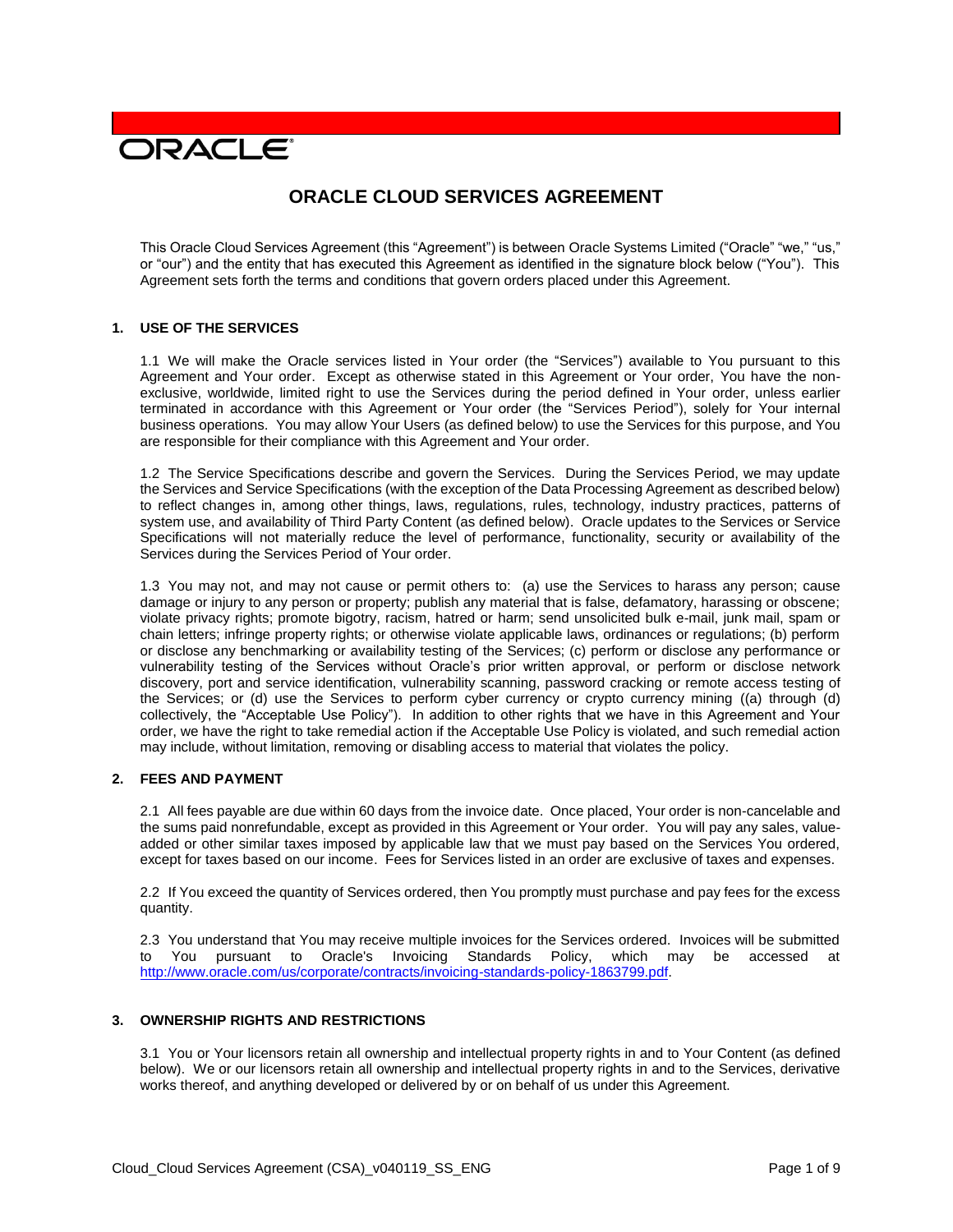3.2 You may have access to Third Party Content through use of the Services. Unless otherwise stated in Your order, all ownership and intellectual property rights in and to Third Party Content and the use of such content is governed by separate third party terms between You and the third party.

3.3 You grant us the right to host, use, process, display and transmit Your Content to provide the Services pursuant to and in accordance with this Agreement and Your order. You have sole responsibility for the accuracy, quality, integrity, legality, reliability, and appropriateness of Your Content, and for obtaining all rights related to Your Content required by Oracle to perform the Services.

3.4 You may not, and may not cause or permit others to: (a) modify, make derivative works of, disassemble, decompile, reverse engineer, reproduce, republish, download, or copy any part of the Services (including data structures or similar materials produced by programs) unless required to be permitted by law for interoperability; (b) access or use the Services to build or support, directly or indirectly, products or services competitive to Oracle; or (c) license, sell, transfer, assign, distribute, outsource, permit timesharing or service bureau use of, commercially exploit, or make available the Services to any third party except as permitted by this Agreement or Your order.

# **4. NONDISCLOSURE**

4.1 By virtue of this Agreement, the parties may disclose to each other information that is confidential ("Confidential Information"). Confidential Information shall be limited to the terms and pricing under this Agreement and Your order, Your Content residing in the Services, and all information clearly identified as confidential at the time of disclosure.

4.2 A party's Confidential Information shall not include information that: (a) is or becomes a part of the public domain through no act or omission of the other party; (b) was in the other party's lawful possession prior to the disclosure and had not been obtained by the other party either directly or indirectly from the disclosing party; (c) is lawfully disclosed to the other party by a third party without restriction on the disclosure; or (d) is independently developed by the other party.

4.3 Each party agrees not to disclose the other party's Confidential Information to any third party other than as set forth in the following sentence for a period of five years from the date of the disclosing party's disclosure of the Confidential Information to the receiving party; however, we will protect the confidentiality of Your Content residing in the Services for as long as such information resides in the Services. Each party may disclose Confidential Information only to those employees, agents or subcontractors who are required to protect it against unauthorized disclosure in a manner no less protective than required under this Agreement, and each party may disclose the other party's Confidential Information in any legal proceeding or to a governmental entity as required by law. We will protect the confidentiality of Your Content residing in the Services in accordance with the Oracle security practices defined as part of the Service Specifications applicable to Your order.

# **5. PROTECTION OF YOUR CONTENT**

5.1 In order to protect Your Content provided to Oracle as part of the provision of the Services, Oracle will comply with the applicable administrative, physical, technical and other safeguards, and other applicable aspects of system and content management, available at [http://www.oracle.com/us/corporate/contracts/cloud](http://www.oracle.com/us/corporate/contracts/cloud-services/index.html)[services/index.html.](http://www.oracle.com/us/corporate/contracts/cloud-services/index.html)

5.2 To the extent Your Content includes Personal Data (as that term is defined in the applicable data privacy policies and the Data Processing Agreement (as that term is defined below)), Oracle will furthermore comply with the following:

- a. the relevant Oracle privacy policies applicable to the Services, available at [http://www.oracle.com/us/legal/privacy/overview/index.html;](http://www.oracle.com/us/legal/privacy/overview/index.html) and
- b. the applicable version of the Data Processing Agreement for Oracle Services (the "Data Processing Agreement"), unless stated otherwise in Your order. The version of the Data Processing Agreement applicable to Your order (a) is available at [https://www.oracle.com/corporate/contracts/cloud](https://www.oracle.com/corporate/contracts/cloud-services/contracts.html#data-processing)[services/contracts.html#data-processing](https://www.oracle.com/corporate/contracts/cloud-services/contracts.html#data-processing) and is incorporated herein by reference, and (b) will remain in force during the Services Period of Your order. In the event of any conflict between the terms of the Data Processing Agreement and the terms of the Service Specifications (including any applicable Oracle privacy policies), the terms of the Data Processing Agreement shall take precedence.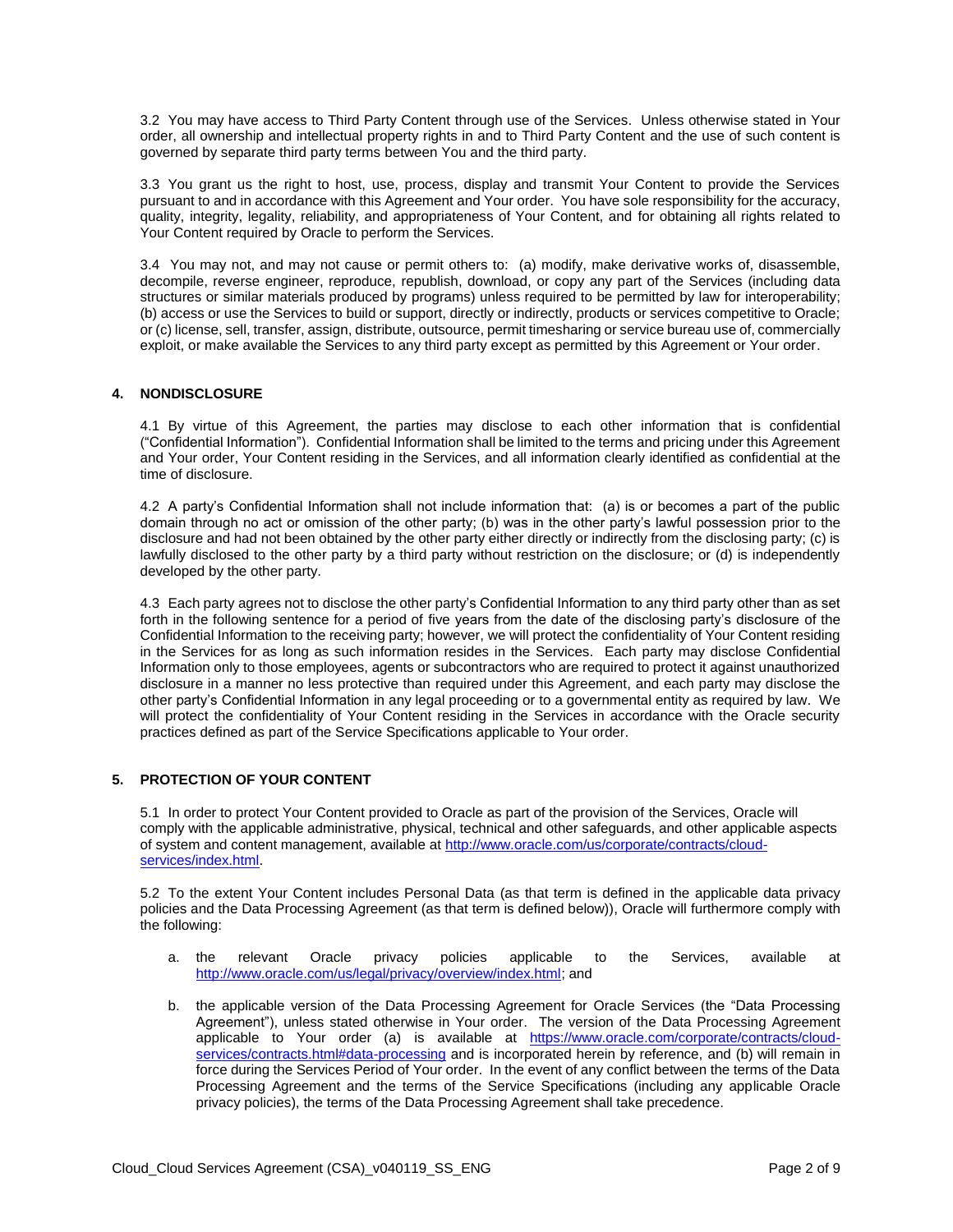5.3 Without prejudice to Sections 5.1 and 5.2 above, You are responsible for (a) any required notices, consents and/or authorizations related to Your provision of, and our processing of, Your Content (including any Personal Data) as part of the Services, (b) any security vulnerabilities, and the consequences of such vulnerabilities, arising from Your Content, including, without limitation, any viruses, Trojan horses, worms or other harmful programming routines contained in Your Content, and (c) any use by You or Your Users of the Services in a manner that is inconsistent with the terms of this Agreement. To the extent You disclose or transmit Your Content to a third party, we are no longer responsible for the security, integrity or confidentiality of such content outside of Oracle's control.

5.4 Unless otherwise specified in Your order (including in the Service Specifications), Your Content may not include any sensitive or special data that imposes specific data security or data protection obligations on Oracle in addition to or different from those specified in the Service Specifications. If available for the Services, You may purchase additional services from us (e.g., Oracle Payment Card Industry Compliance Services) designed to address specific data security or data protection requirements applicable to such sensitive or special data You seek to include in Your Content.

# **6. WARRANTIES, DISCLAIMERS AND EXCLUSIVE REMEDIES**

6.1 Each party represents that it has validly entered into this Agreement and that it has the power and authority to do so. We warrant that during the Services Period we will perform the Services using commercially reasonable care and skill in all material respects as described in the Service Specifications. If the Services provided to You were not performed as warranted, You must promptly provide us with a written notice that describes the deficiency in the Services (including, as applicable, the service request number notifying us of the deficiency in the Services).

6.2 WE DO NOT WARRANT THAT THE SERVICES WILL BE PERFORMED ERROR-FREE OR UNINTERRUPTED, THAT WE WILL CORRECT ALL SERVICES ERRORS, OR THAT THE SERVICES WILL MEET YOUR REQUIREMENTS OR EXPECTATIONS. WE ARE NOT RESPONSIBLE FOR ANY ISSUES RELATED TO THE PERFORMANCE, OPERATION OR SECURITY OF THE SERVICES THAT ARISE FROM YOUR CONTENT OR THIRD PARTY CONTENT OR SERVICES PROVIDED BY THIRD PARTIES.

6.3 FOR ANY BREACH OF THE SERVICES WARRANTY, YOUR EXCLUSIVE REMEDY AND OUR ENTIRE LIABILITY SHALL BE THE CORRECTION OF THE DEFICIENT SERVICES THAT CAUSED THE BREACH OF WARRANTY, OR, IF WE CANNOT SUBSTANTIALLY CORRECT THE DEFICIENCY IN A COMMERCIALLY REASONABLE MANNER, YOU MAY END THE DEFICIENT SERVICES AND WE WILL REFUND TO YOU THE FEES FOR THE TERMINATED SERVICES THAT YOU PRE-PAID TO US FOR THE PERIOD FOLLOWING THE EFFECTIVE DATE OF TERMINATION.

6.4 TO THE EXTENT NOT PROHIBITED BY LAW, THESE WARRANTIES ARE EXCLUSIVE AND ALL OTHER WARRANTIES OR CONDITIONS, WHETHER EXPRESS OR IMPLIED, ARE EXPRESSLY EXCLUDED, INCLUDING, WITHOUT LIMITATION, FOR SOFTWARE, HARDWARE, SYSTEMS, NETWORKS OR ENVIRONMENTS OR FOR MERCHANTABILITY, SATISFACTORY QUALITY AND FITNESS FOR A PARTICULAR PURPOSE.

#### **7. LIMITATION OF LIABILITY**

7.1 NOTHING IN THIS AGREEMENT SHALL EXCLUDE OR LIMIT EITHER PARTY'S LIABILITY FOR PERSONAL INJURY OR DEATH CAUSED BY THE NEGLIGENCE OF THAT PARTY, OR EITHER PARTY'S LIABILITY IN THE TORT OF DECEIT OR FOR FRAUDULENT MISREPRESENTATION.

7.2 IN NO EVENT WILL EITHER PARTY OR ITS AFFILIATES BE LIABLE FOR ANY INDIRECT, CONSEQUENTIAL, INCIDENTAL, SPECIAL, PUNITIVE, OR EXEMPLARY DAMAGES, OR ANY LOSS OF REVENUE, PROFITS (EXCLUDING FEES UNDER THIS AGREEMENT), SALES, DATA, DATA USE, GOODWILL, OR REPUTATION.

7.3 IN NO EVENT SHALL THE AGGREGATE LIABILITY OF ORACLE AND OUR AFFILIATES ARISING OUT OF OR RELATED TO THIS AGREEMENT OR YOUR ORDER, WHETHER IN CONTRACT, TORT, OR OTHERWISE, EXCEED THE TOTAL AMOUNTS ACTUALLY PAID UNDER YOUR ORDER FOR THE SERVICES GIVING RISE TO THE LIABILITY DURING THE TWELVE (12) MONTHS IMMEDIATELY PRECEDING THE EVENT GIVING RISE TO SUCH LIABILITY.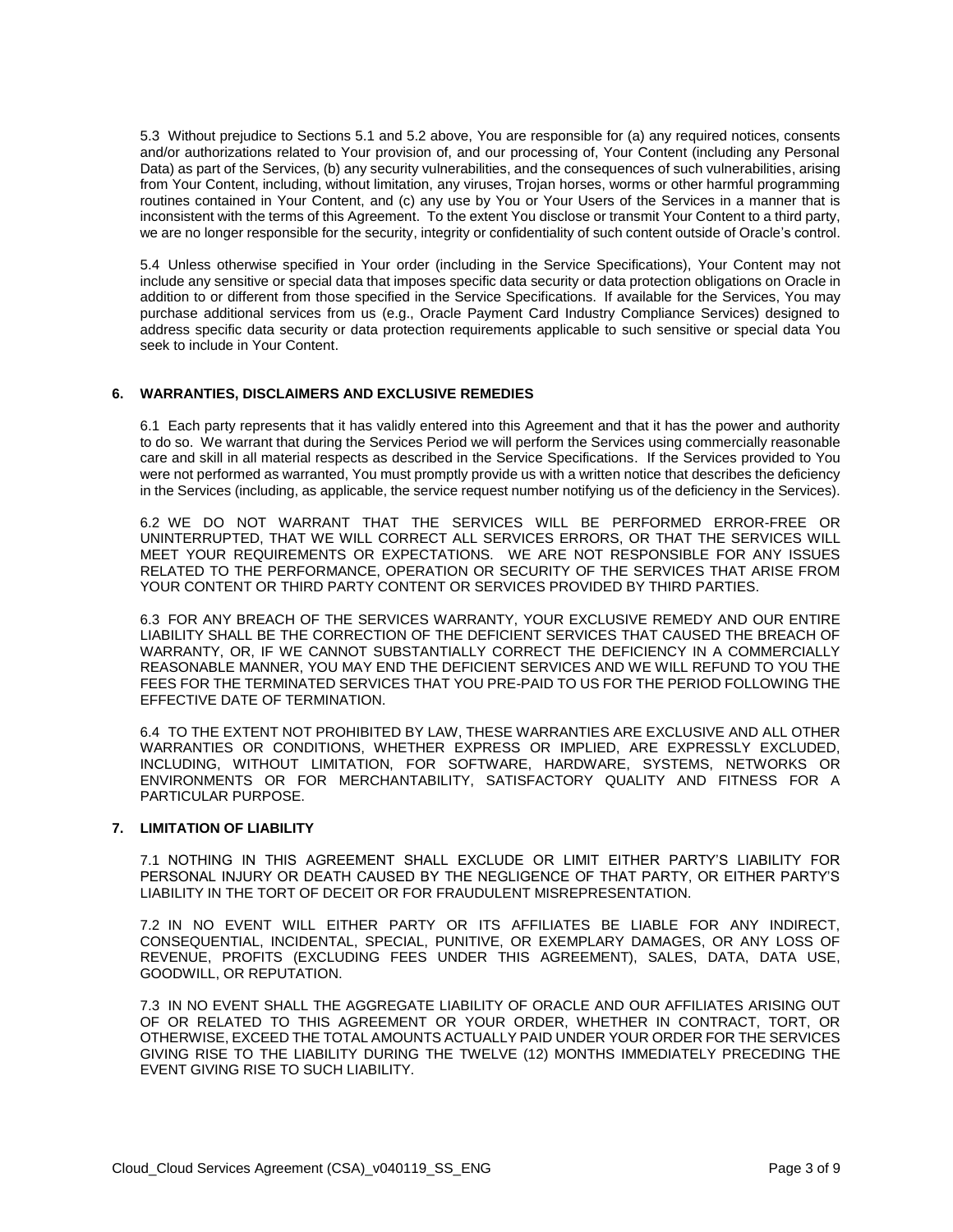#### **8. INDEMNIFICATION**

8.1 If a third party makes a claim against either You or Oracle ("Recipient" which may refer to You or us depending upon which party received the Material), that any information, design, specification, instruction, software, service, data, hardware, or material (collectively, "Material") furnished by either You or us ("Provider" which may refer to You or us depending on which party provided the Material) and used by the Recipient infringes the third party's intellectual property rights, the Provider, at the Provider's sole cost and expense, will defend the Recipient against the claim and indemnify the Recipient from the damages, liabilities, costs and expenses awarded by the court to the third party claiming infringement or the settlement agreed to by the Provider, if the Recipient does the following:

- a. notifies the Provider promptly in writing, not later than 30 days after the Recipient receives notice of the claim (or sooner if required by applicable law);
- b. gives the Provider sole control of the defense and any settlement negotiations; and
- c. gives the Provider the information, authority and assistance the Provider needs to defend against or settle the claim.

8.2 If the Provider believes or it is determined that any of the Material may have violated a third party's intellectual property rights, the Provider may choose to either modify the Material to be non-infringing (while substantially preserving its utility or functionality) or obtain a license to allow for continued use, or if these alternatives are not commercially reasonable, the Provider may end the license for, and require return of, the applicable Material and refund any unused, prepaid fees the Recipient may have paid to the other party for such Material. If such return materially affects our ability to meet obligations under the relevant order, then we may, upon 30 days prior written notice, terminate the order. If such Material is third party technology and the terms of the third party license do not allow us to terminate the license, then we may, upon 30 days prior written notice, end the Services associated with such Material and refund any unused, prepaid fees for such Services.

8.3 The Provider will not indemnify the Recipient if the Recipient (a) alters the Material or uses it outside the scope of use identified in the Provider's user or program documentation or Service Specifications, or (b) uses a version of the Material which has been superseded, if the infringement claim could have been avoided by using an unaltered current version of the Material which was made available to the Recipient. The Provider will not indemnify the Recipient to the extent that an infringement claim is based upon any Material not furnished by the Provider. We will not indemnify You to the extent that an infringement claim is based on Third Party Content or any Material from a third party portal or other external source that is accessible or made available to You within or by the Services (e.g., a social media post from a third party blog or forum, a third party Web page accessed via a hyperlink, marketing data from third party data providers, etc.).

8.4 This Section 8 provides the parties' exclusive remedy for any infringement claims or damages.

#### **9. TERM AND TERMINATION**

9.1 Unless this Agreement is terminated earlier, You may place orders governed by this Agreement for a period of five years from the date You accept this Agreement. This Agreement will continue to govern any order for the duration of the Services Period of such order.

9.2 Services shall be provided for the Services Period defined in Your order.

9.3 We may suspend Your or Your Users' access to, or use of, the Services if we believe that (a) there is a significant threat to the functionality, security, integrity, or availability of the Services or any content, data, or applications in the Services; (b) You or Your Users are accessing or using the Services to commit an illegal act; or (c) there is a violation of the Acceptable Use Policy. When reasonably practicable and lawfully permitted, we will provide You with advance notice of any such suspension. We will use reasonable efforts to re-establish the Services promptly after we determine that the issue causing the suspension has been resolved. During any suspension period, we will make Your Content (as it existed on the suspension date) available to You. Any suspension under this Section shall not excuse You from Your obligation to make payments under this Agreement.

9.4 If either of us breaches a material term of this Agreement or any order and fails to correct the breach within 30 days of written specification of the breach, then the breaching party is in default and the non-breaching party may terminate (a) in the case of breach of any order, the order under which the breach occurred; or (b) in the case of breach of the Agreement, the Agreement and any orders that have been placed under the Agreement. If we terminate any orders as specified in the preceding sentence, You must pay within 30 days all amounts that have accrued prior to such termination, as well as all sums remaining unpaid for the Services under such order(s) plus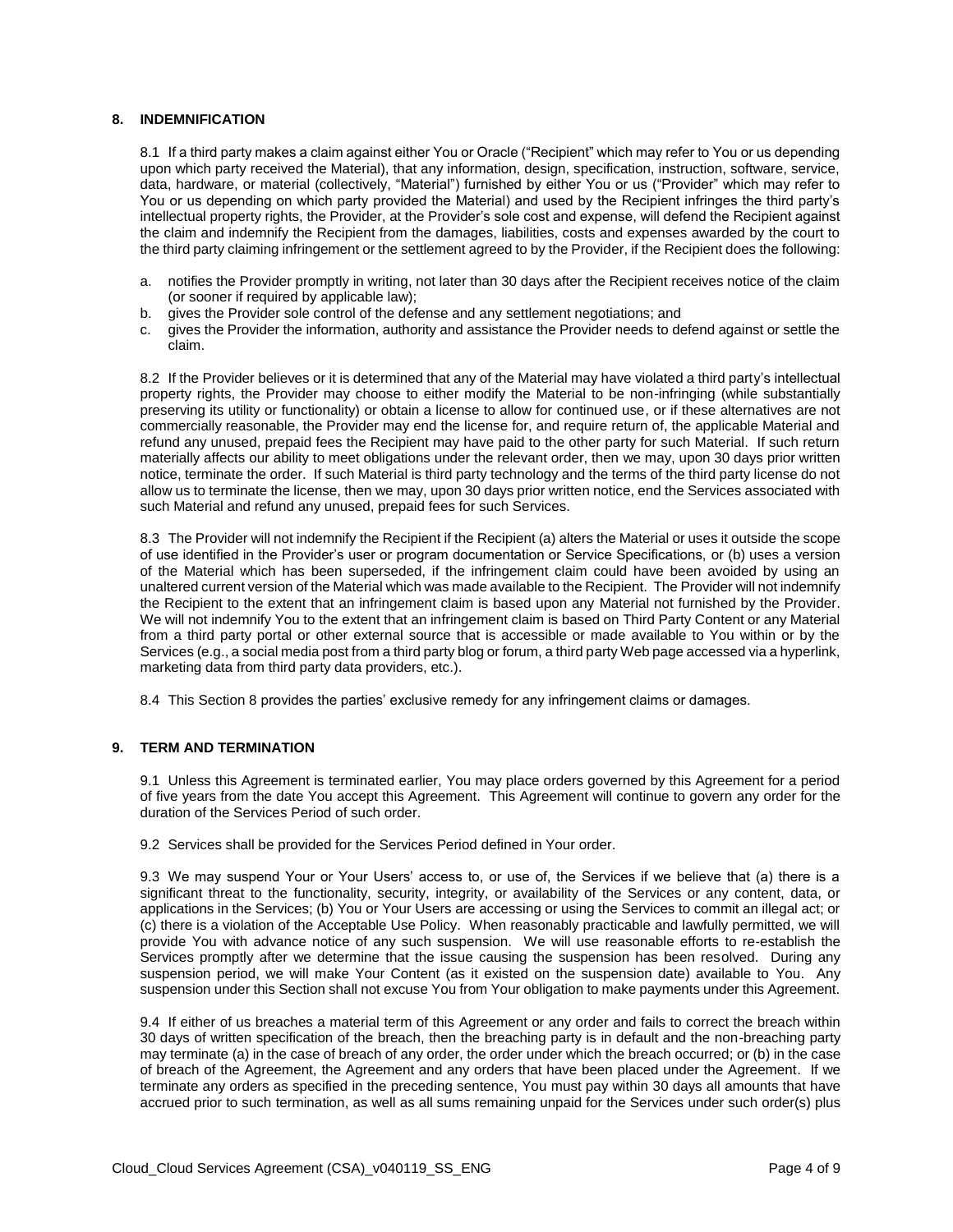related taxes and expenses. Except for nonpayment of fees, the nonbreaching party may agree in its sole discretion to extend the 30 day period for so long as the breaching party continues reasonable efforts to cure the breach. You agree that if You are in default under this Agreement, You may not use those Services ordered.

9.5 At the end of the Services Period, we will make Your Content (as it existed at the end of the Services Period) available for retrieval by You during a retrieval period set out in the Service Specifications. At the end of such retrieval period, and except as may be required by law, we will delete or otherwise render unrecoverable any of Your Content that remains in the Services. Our data deletion practices are described in more detail in the Service Specifications.

9.6 Provisions that survive termination or expiration of this Agreement are those relating to limitation of liability, indemnification, payment and others which by their nature are intended to survive.

# **10. THIRD-PARTY CONTENT, SERVICES AND WEBSITES**

10.1 The Services may enable You to link to, transfer Your Content or Third Party Content to, or otherwise access, third parties' websites, platforms, content, products, services, and information ("Third Party Services"). Oracle does not control and is not responsible for Third Party Services. You are solely responsible for complying with the terms of access and use of Third Party Services, and if Oracle accesses or uses any Third Party Services on Your behalf to facilitate performance of the Services, You are solely responsible for ensuring that such access and use, including through passwords, credentials or tokens issued or otherwise made available to You, is authorized by the terms of access and use for such services. If You transfer or cause the transfer of Your Content or Third Party Content from the Services to a Third Party Service or other location, that transfer constitutes a distribution by You and not by Oracle.

10.2 Any Third Party Content we make accessible is provided on an "as-is" and "as available" basis without any warranty of any kind. You acknowledge and agree that we are not responsible for, and have no obligation to control, monitor, or correct, Third Party Content. To the extent not prohibited by law, we disclaim all liabilities arising from or related to Third Party Content.

10.3 You acknowledge that: (i) the nature, type, quality and availability of Third Party Content may change at any time during the Services Period, and (ii) features of the Services that interoperate with Third Party Services such as Facebook™, YouTube™ and Twitter™, etc., depend on the continuing availability of such third parties' respective application programming interfaces (APIs). We may need to update, change or modify the Services under this Agreement as a result of a change in, or unavailability of, such Third Party Content, Third Party Services or APIs. If any third party ceases to make its Third Party Content or APIs available on reasonable terms for the Services, as determined by us in our sole discretion, we may cease providing access to the affected Third Party Content or Third Party Services without any liability to You. Any changes to Third Party Content, Third Party Services or APIs, including their unavailability, during the Services Period does not affect Your obligations under this Agreement or the applicable order, and You will not be entitled to any refund, credit or other compensation due to any such changes.

#### **11. SERVICE MONITORING, ANALYSES AND ORACLE SOFTWARE**

11.1 We continuously monitor the Services to facilitate Oracle's operation of the Services; to help resolve Your service requests; to detect and address threats to the functionality, security, integrity, and availability of the Services as well as any content, data, or applications in the Services; and to detect and address illegal acts or violations of the Acceptable Use Policy. Oracle monitoring tools do not collect or store any of Your Content residing in the Services, except as needed for such purposes. Oracle does not monitor, and does not address issues with, non-Oracle software provided by You or any of Your Users that is stored in, or run on or through, the Services. Information collected by Oracle monitoring tools (excluding Your Content) may also be used to assist in managing Oracle's product and service portfolio, to help Oracle address deficiencies in its product and service offerings, and for license management purposes.

11.2 We may (i) compile statistical and other information related to the performance, operation and use of the Services, and (ii) use data from the Services in aggregated form for security and operations management, to create statistical analyses, and for research and development purposes (clauses i and ii are collectively referred to as "Service Analyses"). We may make Service Analyses publicly available; however, Service Analyses will not incorporate Your Content, Personal Data or Confidential Information in a form that could serve to identify You or any individual. We retain all intellectual property rights in Service Analyses.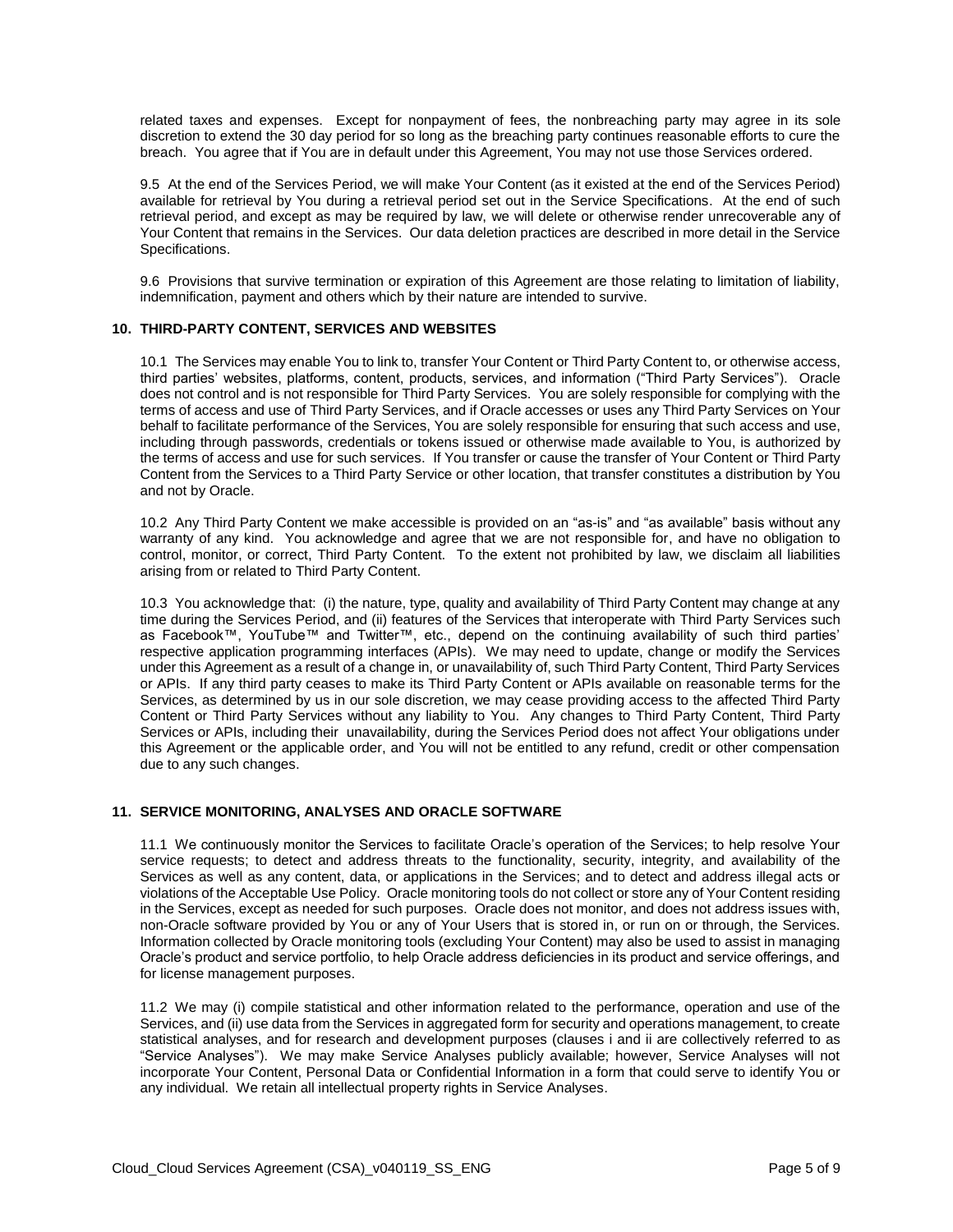11.3 We may provide You with the ability to obtain certain Oracle Software (as defined below) for use with the Services. If we provide Oracle Software to You and do not specify separate terms for such software, then such Oracle Software is provided as part of the Services and You have the non-exclusive, worldwide, limited right to use such Oracle Software, subject to the terms of this Agreement and Your order (except for separately licensed elements of the Oracle Software, which separately licensed elements are governed by the applicable separate terms), solely to facilitate Your use of the Services. You may allow Your Users to use the Oracle Software for this purpose, and You are responsible for their compliance with the license terms. Your right to use any Oracle Software will terminate upon the earlier of our notice (by web posting or otherwise) or the end of the Services associated with the Oracle Software. Notwithstanding the foregoing, if Oracle Software is licensed to You under separate terms, then Your use of such software is governed by the separate terms. Your right to use any part of the Oracle Software that is licensed under the separate terms is not restricted in any way by this Agreement.

#### **12. EXPORT**

12.1 Export laws and regulations of the United States and any other relevant local export laws and regulations apply to the Services. Such export laws govern use of the Services (including technical data) and any Services deliverables provided under this Agreement, and You and we each agree to comply with all such export laws and regulations (including "deemed export" and "deemed re-export" regulations). You agree that no data, information, software programs and/or materials resulting from the Services (or direct product thereof) will be exported, directly or indirectly, in violation of these laws, or will be used for any purpose prohibited by these laws including, without limitation, nuclear, chemical, or biological weapons proliferation, or development of missile technology.

12.2 You acknowledge that the Services are designed with capabilities for You and Your Users to access the Services without regard to geographic location and to transfer or otherwise move Your Content between the Services and other locations such as User workstations. You are solely responsible for the authorization and management of User accounts across geographic locations, as well as export control and geographic transfer of Your Content.

#### **13. FORCE MAJEURE**

Neither You nor we shall be responsible for failure or delay of performance if caused by: an act of war, hostility, or sabotage; act of God; pandemic; electrical, internet, or telecommunication outage that is not caused by the obligated party; government restrictions (including, without limitation, the denial or cancelation of any export, import or other license); or other event outside the reasonable control of the obligated party. Both You and we will use reasonable efforts to mitigate the effect of a force majeure event. If such event continues for more than 30 days, either of You or we may cancel unperformed Services and affected orders upon written notice. This Section does not excuse either party's obligation to take reasonable steps to follow its normal disaster recovery procedures or Your obligation to pay for the Services.

#### **14. GOVERNING LAW AND JURISDICTION**

This Agreement is governed by English law and each party agrees to submit to the exclusive jurisdiction of, and venue in, the courts in England in any dispute arising out of or relating to this Agreement.

#### **15. NOTICE**

15.1 Any notice required under this Agreement shall be provided to the other party in writing. If You have a legal dispute with us or if You wish to provide a notice under the Indemnification Section of this Agreement, or if You become subject to insolvency or other similar legal proceedings, You will promptly send written notice to: Oracle Systems Limited, P.O. Box 500099, Dubai Internet City, Bldg#6, Dubai, United Arab Emirates, Attention to: General Counsel, Legal Department.

15.2 We may give notices applicable to our Services customers by means of a general notice on the Oracle portal for the Services, and notices specific to You by electronic mail to Your e-mail address on record in our account information or by written communication sent by first class mail or pre-paid post to Your address on record in our account information.

#### **16. ASSIGNMENT**

You may not assign this Agreement or give or transfer the Services, or any interest in the Services, to another individual or entity.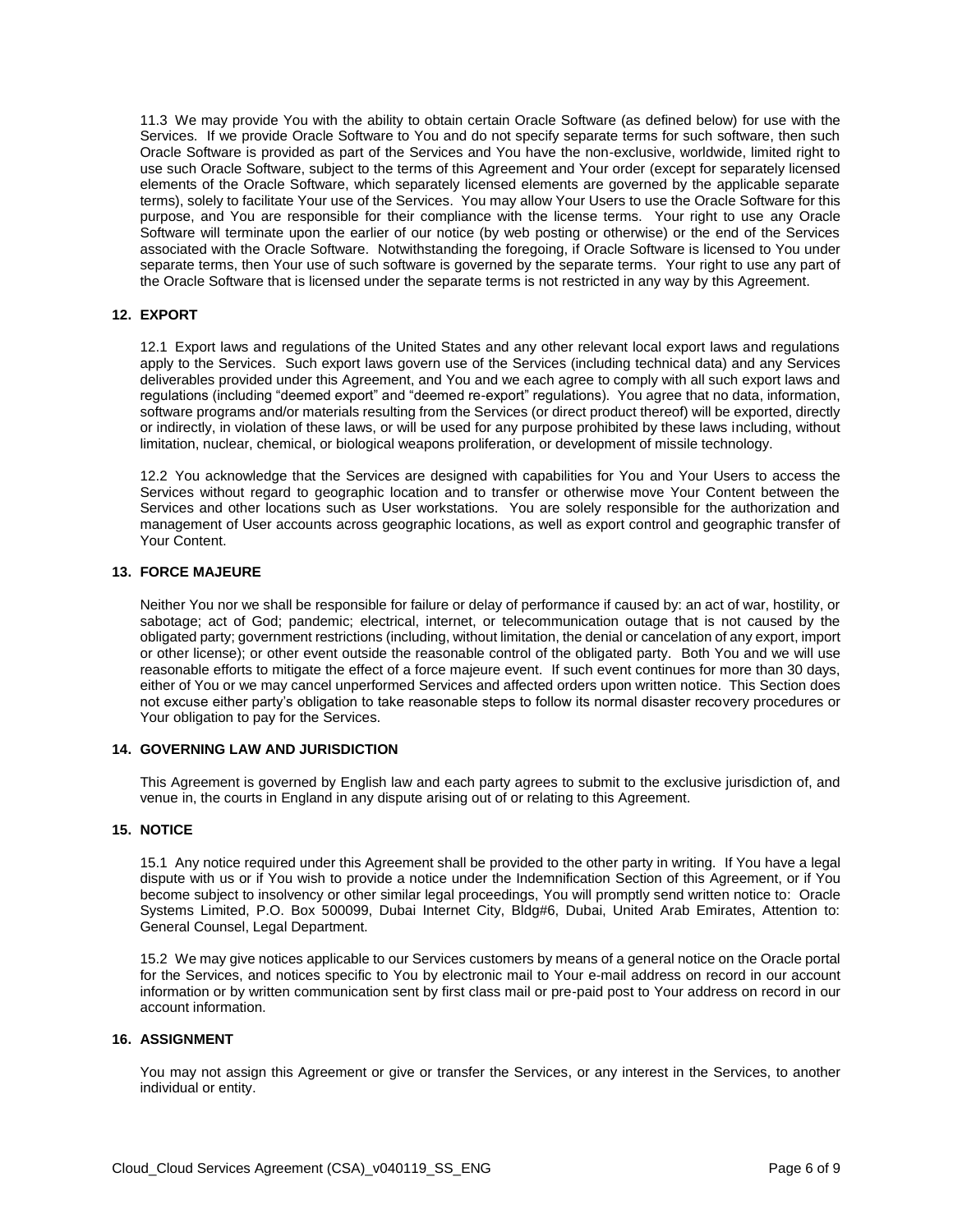#### **17. OTHER**

17.1 We are an independent contractor, and each party agrees that no partnership, joint venture, or agency relationship exists between the parties.

17.2 Our business partners and other third parties, including any third parties with which the Services have integrations or that are retained by You to provide consulting services, implementation services or applications that interact with the Services, are independent of Oracle and are not Oracle's agents. We are not liable for, bound by, or responsible for any problems with the Services or Your Content arising due to any acts of any such business partner or third party, unless the business partner or third party is providing Services as our subcontractor on an engagement ordered under this Agreement and, if so, then only to the same extent as we would be responsible for our resources under this Agreement.

17.3 If any term of this Agreement is found to be invalid or unenforceable, the remaining provisions will remain effective and such term shall be replaced with another term consistent with the purpose and intent of this Agreement.

17.4 Except for actions for nonpayment or breach of Oracle's proprietary rights, no action, regardless of form, arising out of or relating to this Agreement may be brought by either party more than two years after the cause of action has accrued.

17.5 Prior to entering into an order governed by this Agreement, You are solely responsible for determining whether the Services meet Your technical, business or regulatory requirements. Oracle will cooperate with Your efforts to determine whether use of the standard Services are consistent with those requirements. Additional fees may apply to any additional work performed by Oracle or changes to the Services. You remain solely responsible for Your regulatory compliance in connection with Your use of the Services.

17.6 Upon forty-five (45) days written notice and no more than once every twelve (12) months, Oracle may audit Your use of the Cloud Services to ensure Your use of the Cloud Services is in compliance with the terms of the applicable order and this Agreement. Any such audit shall not unreasonably interfere with Your normal business operations.

You agree to cooperate with Oracle's audit and to provide reasonable assistance and access to information reasonably requested by Oracle.

The performance of the audit and non-public data obtained during the audit (including findings or reports that result from the audit) shall be subject to the provisions of section 4 (Nondisclosure) of this Agreement.

If the audit identifies non-compliance, You agree to remedy (which may include, without limitation, the payment of any fees for additional Cloud Services) such non-compliance within 30 days of written notification of that noncompliance. You agree that Oracle shall not be responsible for any of Your costs incurred in cooperating with the audit.

17.7 A person who is not a party to this agreement has no rights under the Contract (Rights of Third Parties) Act 1999 ("Act") to enforce any term of this agreement but this does not affect any right or remedy of a third party that exists or is available aside from that Act.

#### **18. ENTIRE AGREEMENT**

18.1 You agree that this Agreement and the information which is incorporated into this Agreement by written reference (including reference to information contained in a URL or referenced policy), together with the applicable order, is the complete agreement for the Services ordered by You and supersedes all prior or contemporaneous agreements or representations, written or oral, regarding such Services. Nothing in this Agreement excludes or limits Oracle's liability for deceit or fraudulent misrepresentation.

18.2 It is expressly agreed that the terms of this Agreement and any Oracle order shall supersede the terms in any purchase order, procurement internet portal, or other similar non-Oracle document and no terms included in any such purchase order, portal, or other non-Oracle document shall apply to the Services ordered. In the event of any inconsistencies between the terms of an order and the Agreement, the order shall take precedence; however, unless expressly stated otherwise in an order, the terms of the Data Processing Agreement shall take precedence over any inconsistent terms in an order. This Agreement and orders hereunder may not be modified and the rights and restrictions may not be altered or waived except in a writing signed or accepted online by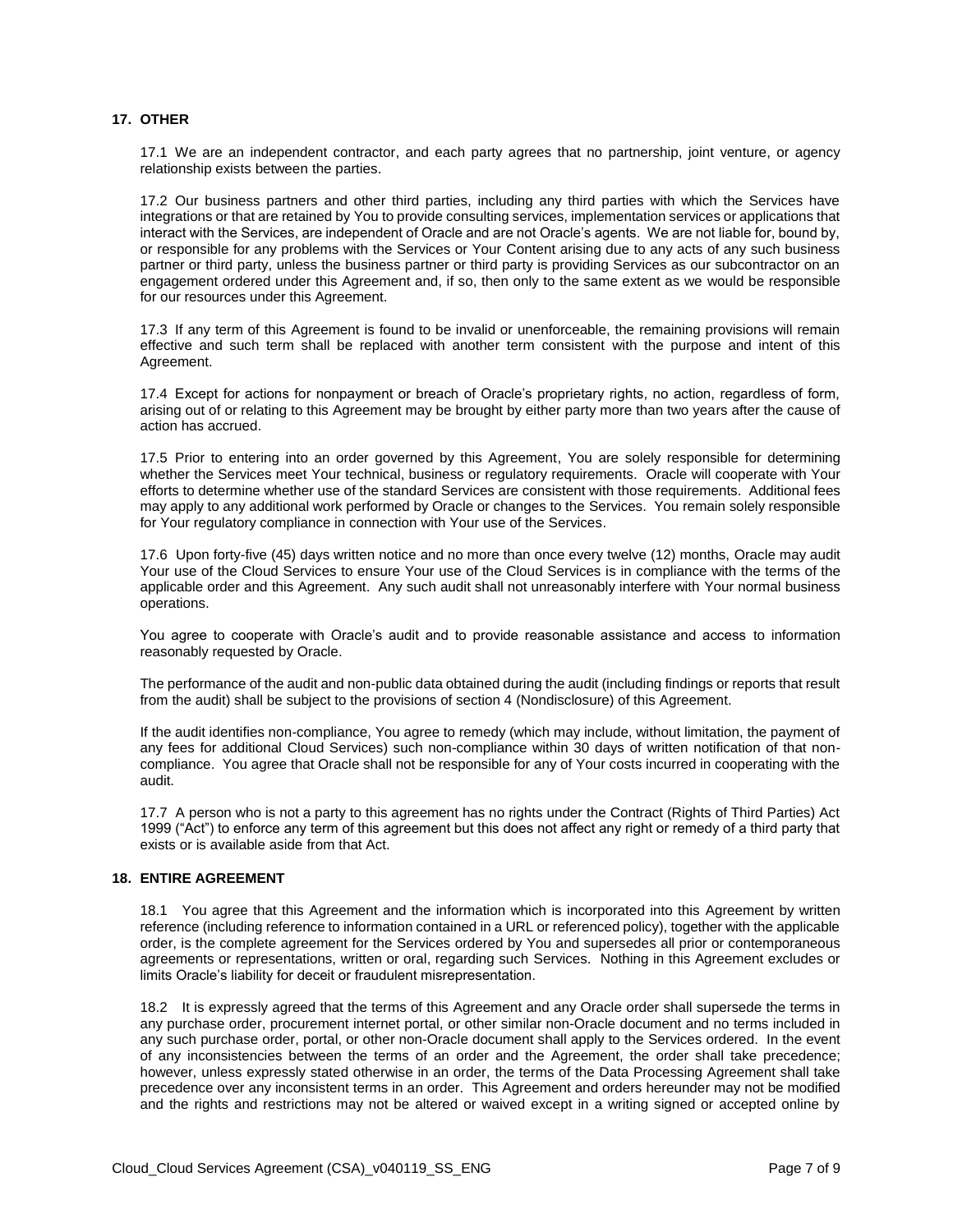authorized representatives of You and of Oracle; however, Oracle may update the Service Specifications, including by posting updated documents on Oracle's websites. No third party beneficiary relationships are created by this Agreement.

#### **19. AGREEMENT DEFINITIONS**

19.1 "**Oracle Software**" means any software agent, application or tool that Oracle makes available to You for download specifically for purposes of facilitating Your access to, operation of, and/or use with, the Services.

19.2 "**Program Documentation**" refers to the user manuals, help windows, readme files for the Services and any Oracle Software. You may access the documentation online at<http://oracle.com/contracts> or such other address specified by Oracle.

19.3 "**Service Specifications**" means the following documents, as applicable to the Services under Your order: (a) the Oracle Cloud Hosting and Delivery Policies, the Program Documentation, the Oracle service descriptions, and the Data Processing Agreement described in this Agreement; (b) Oracle's privacy policies; and (c) any other Oracle documents that are referenced in or incorporated into Your order. The following do not apply to any non-Cloud Oracle service offerings acquired in Your order, such as professional services: the Oracle Cloud Hosting and Delivery Policies and Program Documentation. The following do not apply to any Oracle Software: the Oracle Cloud Hosting and Delivery Policies, Oracle service descriptions, and the Data Processing Agreement.

19.4 "**Third Party Content**" means all software, data, text, images, audio, video, photographs and other content and material, in any format, that are obtained or derived from third party sources outside of Oracle that You may access through, within, or in conjunction with Your use of, the Services. Examples of Third Party Content include data feeds from social network services, rss feeds from blog posts, Oracle data marketplaces and libraries, dictionaries, and marketing data. Third Party Content includes third-party sourced materials accessed or obtained by Your use of the Services or any Oracle-provided tools.

19.5 "**Users**" means, for Services, those employees, contractors, and end users, as applicable, authorized by You or on Your behalf to use the Services in accordance with this Agreement and Your order. For Services that are specifically designed to allow Your clients, agents, customers, suppliers or other third parties to access the Services to interact with You, such third parties will be considered "Users" subject to the terms of this Agreement and Your order.

19.6 "**Your Content**" means all software, data (including Personal Data), text, images, audio, video, photographs, non-Oracle or third party applications, and other content and material, in any format, provided by You or any of Your Users that is stored in, or run on or through, the Services. Services under this Agreement, Oracle Software, other Oracle products and services, and Oracle intellectual property, and all derivative works thereof, do not fall within the meaning of the term "Your Content." Your Content includes any Third Party Content that is brought by You into the Services by Your use of the Services or any Oracle-provided tools.

#### **20. CLOUD SERVICES AGREEMENT EFFECTIVE DATE**

The Effective Date of this Cloud Services Agreement is \_\_\_\_\_\_\_\_\_\_\_\_\_\_\_\_\_\_\_\_\_\_\_. (DATE TO BE COMPLETED BY ORACLE)

THE REMAINDER OF THIS PAGE IS INTENTIONALLY LEFT BLANK. THE SIGNATURE BLOCK FOR THIS AGREEMENT FOLLOWS IMMEDIATELY ON THE NEXT PAGE.